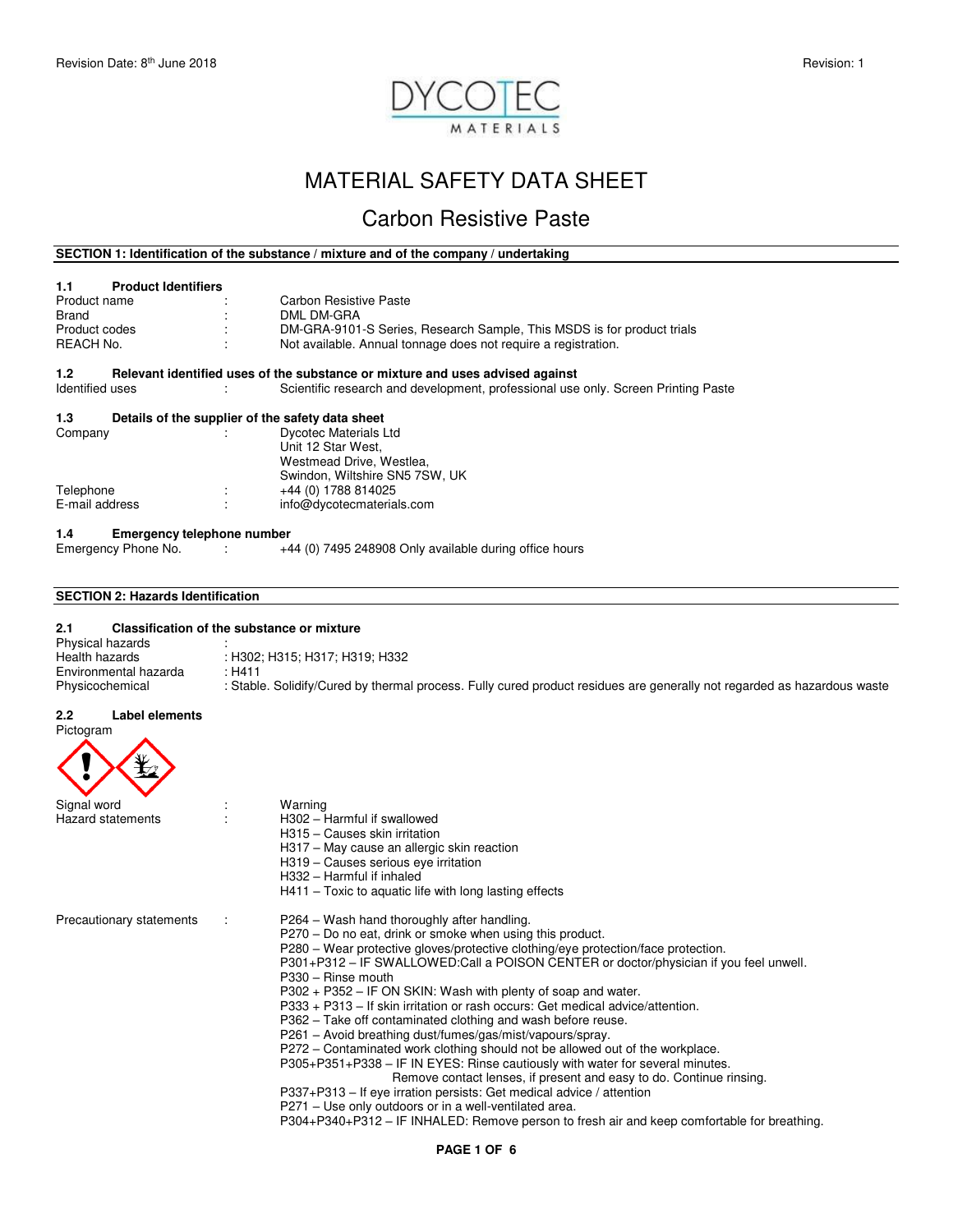#### Call a POISON CENTER or doctor/physician if you feel unwell

- P273 Avoid release to the environment
- P391 Collect spillage
- P501 Dispose off contents/container in accordance with local/regional/national/international regulations

# **2.3 Other hazards**

No data available

#### **SECTION 3: COMPOSITION/INFORMATION ON INGREDIENTS**

#### **3.2 Mixtures**

| Blended Adhesion Resin; Synonyms: | 20%                          |  |
|-----------------------------------|------------------------------|--|
| CAS#:                             | $EC#$ :                      |  |
| Classification                    | H317,<br>H319, H411<br>H315. |  |
|                                   |                              |  |

| Alcohols; Synonyms:               |                        | Bal.    |  |
|-----------------------------------|------------------------|---------|--|
| $CAS$ #:                          | $EC#$ :                |         |  |
| Classification                    | H302, H315, H332, H319 |         |  |
|                                   |                        |         |  |
|                                   |                        |         |  |
| Blended Carbon Mixture; Synonyms: |                        | < 50%   |  |
| $CAS$ #:                          | $EC#$ :                |         |  |
| Classification                    |                        |         |  |
|                                   |                        |         |  |
|                                   |                        |         |  |
| Curing promotor; Synonyms:        |                        | $< 5\%$ |  |
| $CAS$ #:                          | $EC#$ :                |         |  |
| Classification                    | H315                   |         |  |

The full text for all Hazard Statements are displayed in Section 16.

#### **SECTION 4: FIRST AID MEASURES**

#### **4.1 Description of first aid measures**

#### **General information**

Remove affected person from source of contamination. Remove contaminated clothing. First aid personnel must be aware of own risk during rescue. Consult a physician. Show this safety data sheet to the doctor in attendance.

# **Inhalation**

If breathed in, move person into fresh air. If not breathing, give artificial respiration. Consult a physician.

#### **Ingestion**

Never give anything by mouth to an unconscious person. Rinse mouth with penty of water. Consult a physician

#### **Skin contact**

Wash off with soap and plenty of water. Consult a physician

#### **Eye contact**

Rinse thoroughly with plenty of water for at least 15 minutes and consult a physician

#### **4.2 Most important symptons and effects, both acute and delayed**

The most important known symptoms and effects are described in the labelling (see section 2.2) and or in section 11.

# **4.3 Indication of any immediate medical attention and special treatment needed**

No data available

### **SECTION 5: FIRE-FIGHTING MEASURES**

#### **5.1 Extinguishing media**

Suitable extinguishing media Alcohol-resistant foam. Carbon dioxide. Dry powder. Unsuitable extinguishing media for safety reasons: water jet

#### **5.2 Special hazards arising from the substance or mixture**

Harmful vapours. Carbon dioxide

#### **5.3 Advice for firefighters**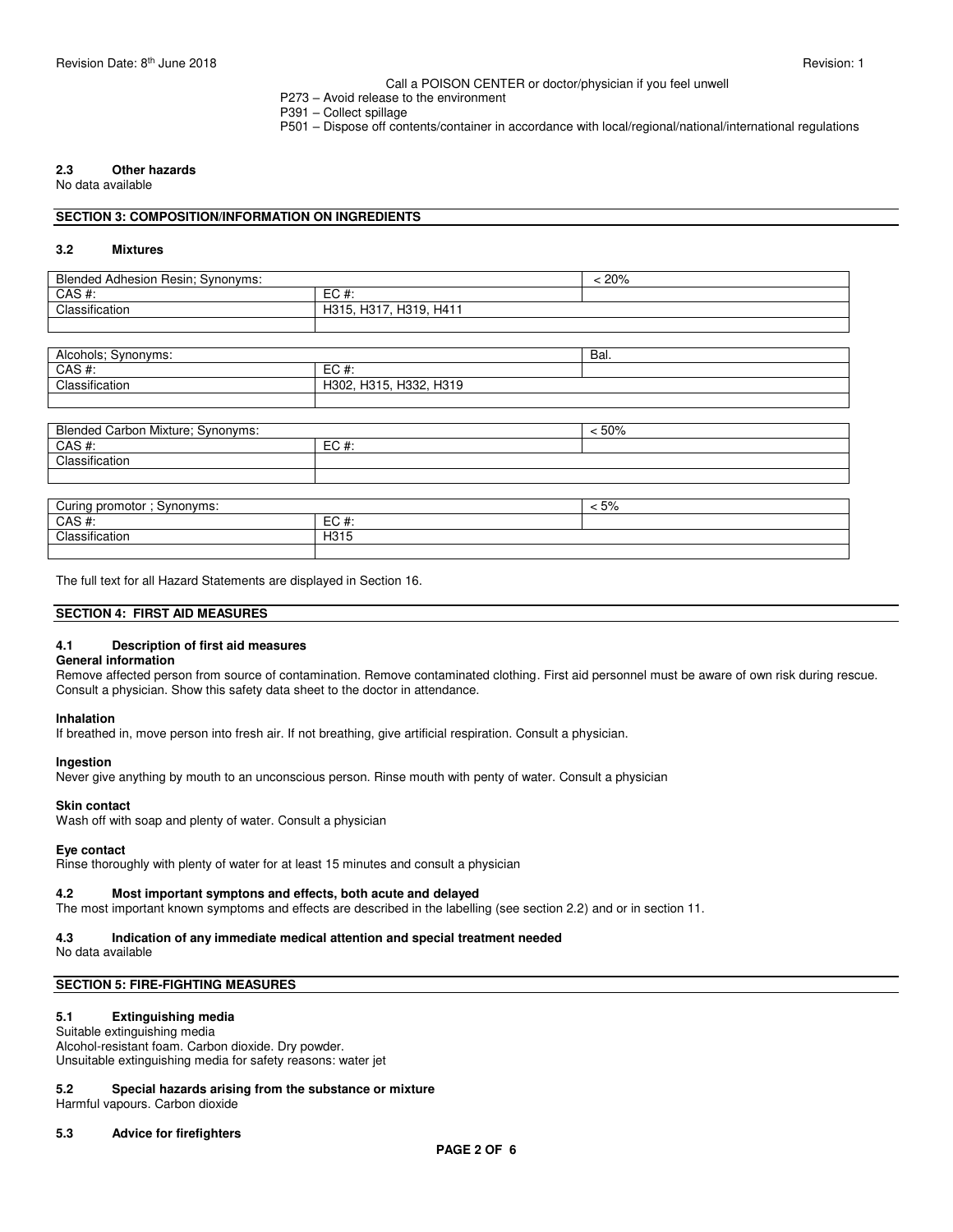Wear self-contained breathing apparatus for firefighting if necessary

# **5.4 Further information**

The product itself does not burn under normal storage condition.

#### **SECTION 6: ACCIDENTAL RELEASE MEASURES**

#### **6.1 Personal precautions, protective equipment and emergency procedures**

Use personal protective equipment. Avoid breathing vapors, mist or gas. Ensure adequate ventilation. Evacuate personnel to safe areas. Avoid breathing dust. For personal protection see section 8.

#### **6.2 Environmental precautions**

Prevent further leakage or spillage if safe to do so. Do not let product enter drains.

#### **6.3 Methods and materials for containment and cleaning up**

Wipe up with inert absorbent material and disposal of as hazardous waste. Keep in suitable, closed containers for disposal.

#### **6.4 Reference to other sections**

For disposal see section 13.

**SECTION 7: HANDLING AND STORAGE** 

#### **7.1 Precautions for safe handling**

Avoid contact with skin and eyes. Avoid inhalation of vapour or mist. For precautions see section 2.2.

# **7.2 Conditions for safe storage, including any incompatibilities**

Store in cool, dry and well-ventilated place. Store in tightly sealed containers to prevent misoture absorption and loss of volatiles. Excesive heat over long periods of time will degrade the resin. Kept upright to prevent leakage.

#### **7.3 Specific end use(s)**

Apart from the uses mentioned in section 1.2 no other specific uses are stipulated

# **SECTION 8: EXPOSURE CONTROLS/PERSONAL PROTECTION**

#### **8.1 Control parameters – Components with workplace control parameters**

No occupational exposure limits known.

#### **8.2 Exposure Controls**

#### **Protective equipment**



#### **Appropriate engineering controls**

Handle in accordance with good industrial hygiene and safety practice. Wash hands before breaks and at the end of workday.

#### **Eye/face protection**

Use approved safety glasses with side shields. Eyewear complying with an approved standard should be worn if a risk assessment indicate eye contact is possible. The following protection should be worn: Chemical splash goggles or face shield.

#### **Hand protection**

Handle with gloves. Gloves must be inspected prior to use. The selected protective gloves have to satisfy the specifications of EU Directive 89/686/EEC and the standard EN 374 derived from it. Wear protective gloves made of the following material: Nitrile rubber. The most suitable glove should be chosen in consultation with the glove supplier/manufacturer, who can provide information about the breakthough time of the glove material. Use proper glove removal technique (without touching glove's outer surface) to avoid skin contact with this product. Dispose of contaminated gloves after use in accordance with applicable laws and good laboratory practices. Wash and dry hands.

#### **Other skin and body protection**

Wear appropriate clothing to prevent any possibility of liquid contact and repeated or prolonged vapour contact

#### **Hygiene measures**

Do not smoke in work area. Wash hands thoroughly after handling. Promptly remove any clothing that becomes contaminated. When using do not eat, drink orsmoke. Contaminiated clothing should be placed in a closed container for disposal of decontamination. Warn cleaning personnel of any hazardous properties of the product.

#### **Respiratory protection**

If ventilation is inadequate, suitable respiratory protection must be worn. Wear a respirator fitted with the following cartridge: Combination filter, type A2/P3. In confined or poorly ventilated spaces, a supplied air respirataaor must be worn.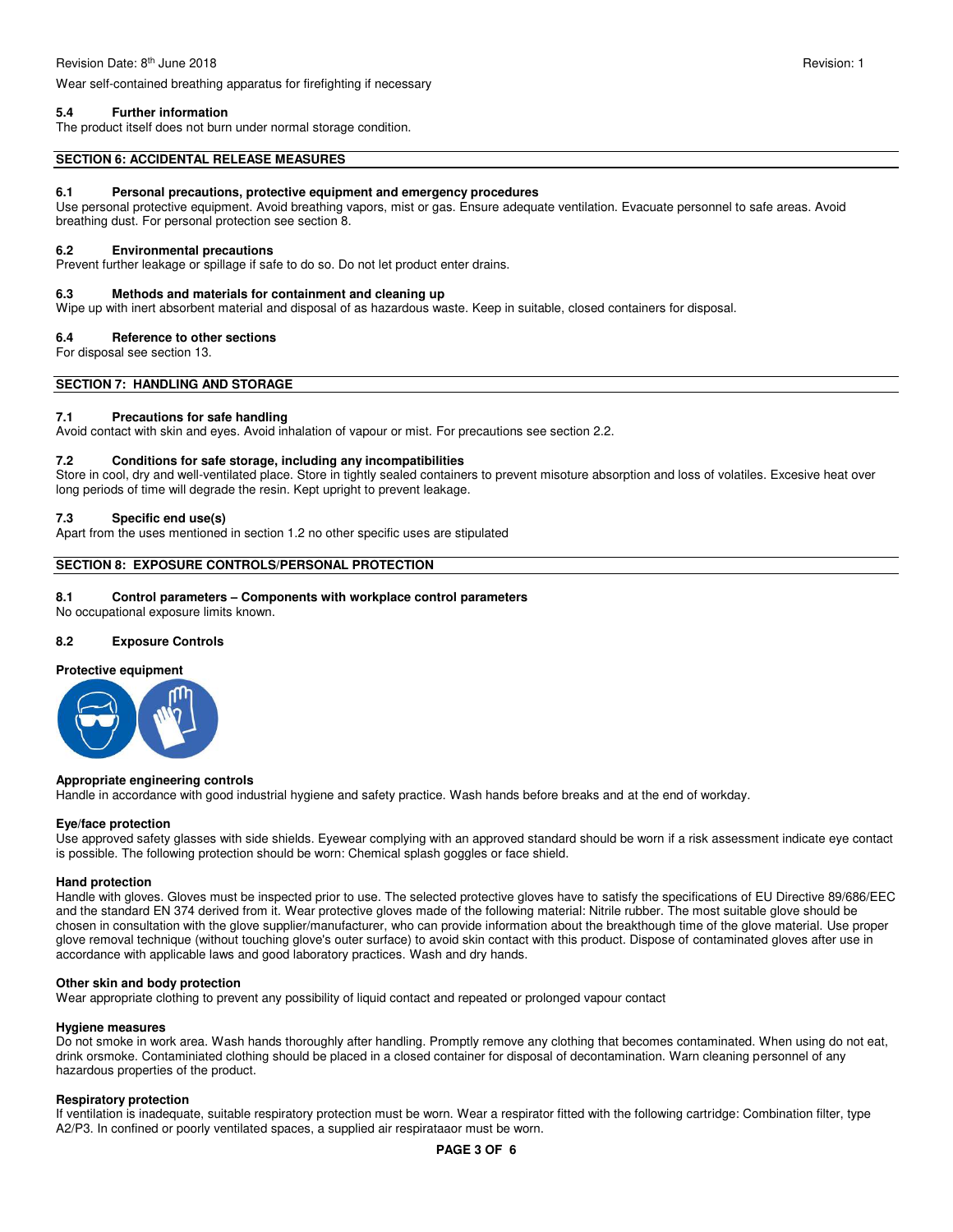#### **Control of environmental exposure**

Prevent further leakage or spillage if safe to do so. Do not let product enter drains.

# **SECTION 9: PHYSICAL AND CHEMICAL PROPERTIES**

### **9.1 Information on basic physical and chemical properties**

| Appearance                                   | Paste                   |
|----------------------------------------------|-------------------------|
| Colour                                       | <b>Black</b>            |
| Odour                                        | No data available       |
| Odour Threshold                              | No data available       |
| рH                                           | No data available       |
| Melting / freezing point                     | No data available       |
| Initial boiling point and boiling range      | No data available       |
| Flash point                                  | No data available       |
| Evaporation rate                             | No data available       |
| Flammability (solid, gas)                    | No data available       |
| Upper/lower flammability or explosive limits | No data available       |
| Vapour pressure                              | No data available       |
| Vapour density                               | No data available       |
| Relative density                             | No data available       |
| Water solubility                             | No data available       |
| Partition coefficient                        | No data available       |
| Auto-ignition temperature                    | No data available       |
| Decomposition temperature                    | No data available       |
| Viscosity                                    | See Batch Specification |
|                                              |                         |
| <b>Explosive properties</b>                  | No data available       |
| Oxidizing properties                         | No data available       |
|                                              |                         |

### **9.1 Other information**

No data available

#### **SECTION 10: STABILITY AND REACTIVITY**

#### **10.1 Reactivity**

No data available<br>10.2 Chemic **10.2 Chemical stability**  Stable under recommended storage conditions. Stable at normal ambient temperatures.<br>10.3 Possibility of hazardous reactions **10.3 Possibility of hazardous reactions**  The product can polymerize if the shelf life or storage temperature are greatly exceeded. Heat develops during polymerization. Reacts with peroxide and other radical components. **10.4 Conditions to avoid**  See section 7 – Handling and storage<br>10.5 **Incompatible materials Incompatible materials** Strong oxidizing agents, Strong acids. Strong alkalis. Peroxides. Amines<br>10.6 **Hazardous decomposition products 10.6 Hazardous decomposition products**  Does not decompose when used and stored as recommended. Other decomposition products - no data available In the event of fire - see section 5

# **SECTION 11: TOXICOLOGICAL INFORMATION**

#### **Acute toxicity:**

LD50 rat (oral): > 2000 mg/kg LD50 rat (dermal): >2000 mg/kg LD50 rat (inhalation): 4h not determinated This product has not been tested. The statement has been derived from the properties of the individual components.

#### **Skin corrosion/irritation:**

Skin-Rabbit; Irritating to skin 4 hour; This product has not been tested. The statement has been derived from the properties of the individual components.

### **Serious eye damage/eye irritation:**

Rabbit: Irritant This product has not been tested. The statement has been derived from the properties of the individual components.

# **Respiratory or skin sensitization:**

Buehler test guinea pig: skin sensitizing This product has not been tested. The statement has been derived from the properties of the individual components.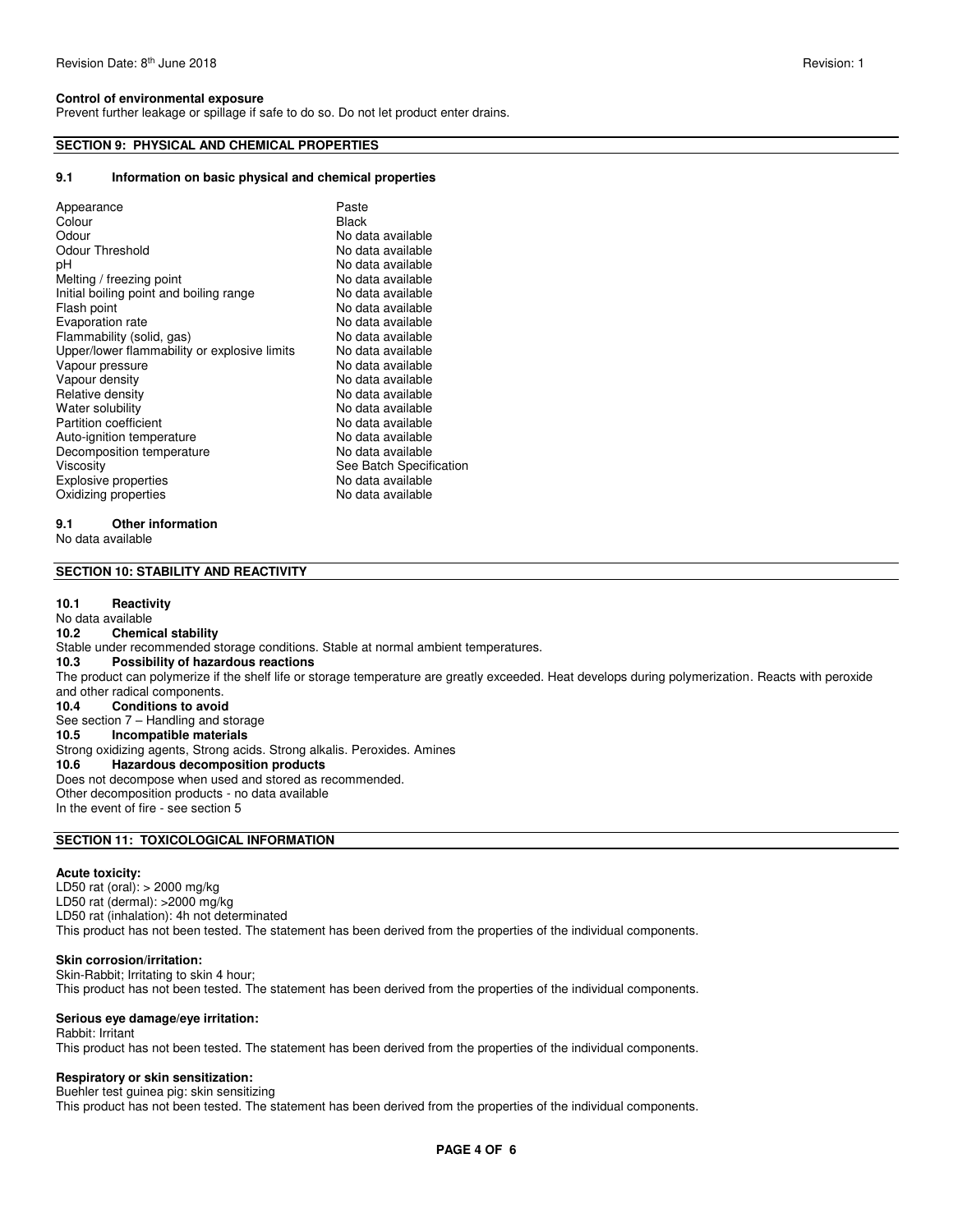#### Revision Date: 8<sup>th</sup> June 2018 **Revision: 1** Revision: 1

# **Germ cell mutagenicity:**

The substance was not mutagenic in bacteria. The substance was mutagenic in various cell culture test systems; however, these results could not be confirmed in test with mammals. The product has not been tested. The statement has been derived from the properties of the individual components.

**Carcinogenicity:** No data available

**Reproductive toxicity:** No data available

# **Specific target organ toxicity – single exposure:**

A single exposure may have relevant toxic effects on organs named in section 2 of this safety data sheet

#### **Specific target organ toxicity – repeated exposure:**

After repeated exposure the prominent effect is local irritation. The product has not been tested. The statement has been derived from the properties of the individual components.

**Aspiration hazard:** No data available

#### **Signs and Symptoms of Exposure:** No data available

#### **Additional Information:** No data available.

To the best of our knowledge, the chemical, physical and toxicological properties have not been thoroughly investigated.

# **SECTION 12: ECOLOGICAL INFORMATION**

**Ecotoxicity**  Do not empty into drains, soil or bodies of water. Toxic to aquatic organisms, may cause long term aderse effects in the aquatic enviroment

**12.1 Toxicity**  no data available<br>12.2 Persist **12.2 Persistence and degradability**  no data available<br>12.3 **Bioacc 12.3 Bioaccumulative potential**  no data available **12.4 Mobility in soil**  no data available<br>12.5 Result **12.5 Results of PBT and vPvB assessment**  no data available **12.6 Other adverse effects**  no data available

#### **SECTION 13: DISPOSAL CONSIDERATIONS**

#### **13.1 Waste treatment methods**

#### **General Information**

When handling waste, the safety precautions applying to handling of the product should be considered. Do not dump into any sewers, on the ground, or into any body of water. Not to be disposed of together with household waste. Any disposal practice must be in compliance with all local and national laws and regulations. Handle and dispose contaminated packages in the same way as the product itself. Fully cured product residues are generally not regarded as hazardous waste.

### **Disposal methods**

Burn in a chemical incinerator equipped with an afterburner and scrubber but exert extra care in igniting as this material is highly flammable. Offer surplus and non-recyclable solutions to a licensed disposal company.

#### **Contaminated packaging**

Dispose of as unused product.

#### **SECTION 14: TRANSPORT INFORMATION**

#### **14.1 UN number**

| - - -<br>∼<br>. | -<br>IML.<br>$\mathbf{H}$ | IΔ<br>חור<br>ır |
|-----------------|---------------------------|-----------------|
| ے ں،            | IN                        | IN              |

#### **14.2 UN proper shipping name**

| <b>ADR/RID</b>                                                    | IMDG | IA I / |  |  |
|-------------------------------------------------------------------|------|--------|--|--|
| N.O.S.<br>Environmentally<br>Liauid.<br>Substance.<br>∵ Hazardous |      |        |  |  |
|                                                                   |      |        |  |  |

# **14.3 Transport hazard class(es)**

| $\overline{\phantom{a}}$<br>∵ ר∪.<br>-<br>บเ<br>v | <b>IMDG</b> | .<br>A<br>. . |
|---------------------------------------------------|-------------|---------------|
| $\sim$ $\sim$ $\sim$<br>15M<br>−<br>J.<br>.       |             |               |